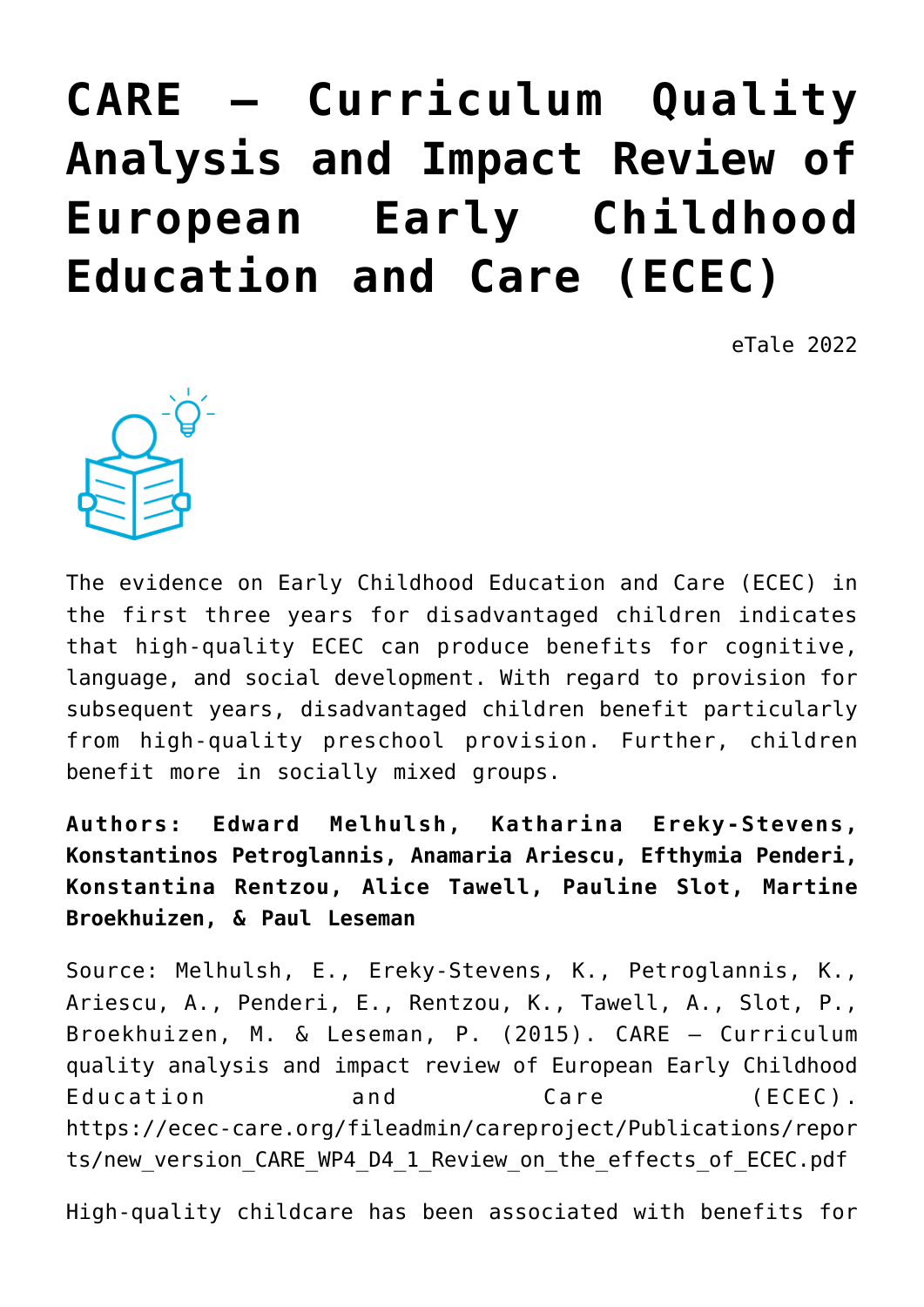children's development, with the strongest effects for children from disadvantaged backgrounds. However, negative effects can sometimes occur. Discrepant results may relate to age of starting and differences in the quality of childcare. The evidence on ECEC in the first three years for disadvantaged children indicates that high-quality ECEC can produce benefits for cognitive, language, and social development. With regard to provision for subsequent years, disadvantaged children benefit particularly from high-quality preschool provision. Further, children benefit more in socially mixed groups. This educational success is followed by increased success in employment, social integration, and reduced criminality in adulthood.

- The terms day care, child care, and ECEC have all been used to refer to various forms of non-parental childcare and early education occurring before school.
- ECEC has become a salient developmental context for most children in high-income countries and increasingly so in low- and middle-income countries.
- Quantity of care issues are concerned with whether child development is related to the following: a) the use of non-parental day care versus parental care (or the use of different types of care); b) the age at which children enter ECEC; and c) the amount of time children spend in ECEC.
- The structural quality of ECEC refers to the organisational and physical features of ECEC, and is generally considered higher when the following conditions are met: child group sizes and child-adult ratios are small, teachers are trained, and curriculum/ programme type, toys and learning materials, and physical space are age-appropriate and adequate.
- The process quality of ECEC refers to the quality of children's daily experiences (including adult–child interactions) that foster children's development.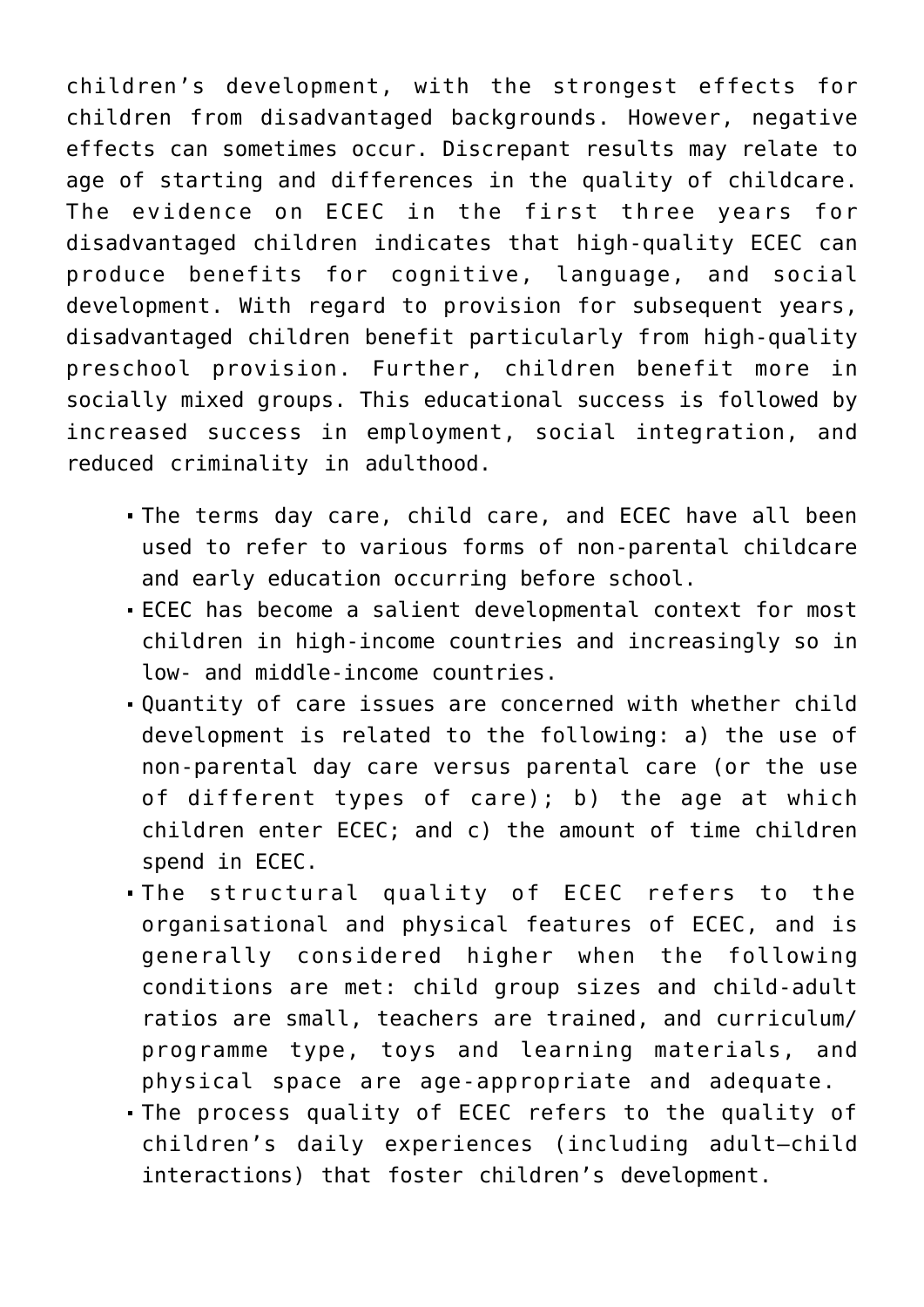**Quality characteristics of early years childcare:**

- Adult-child interaction that is responsive, affectionate, and readily available
- Well-trained staff who are committed to their work with children
- A developmentally appropriate curriculum with educational content
- Ratios and group sizes that allow staff to interact appropriately with children
- Supervision that maintains consistency in the quality of care
- Staff development that ensures continuity, stability, and quality improvement
- Facilities that are safe, sanitary, and accessible to parents

#### **Studies in USA**

#### **Early Head Start (EHS)**

- EHS is a two-generation intervention programme serving parents and children from birth to age three.
- Centre-based programmes had the strongest effects on child outcomes, whereas home-based programmes had the strongest effects on parenting outcomes. Further, a mixed model combining both centre-based provision with home visiting had the most wide-ranging and strongest positive impact.
- Effect sizes were modest, generally in the range of 10% to 20%.

#### **The positive effects for children**

- Better cognitive and language development
- Better immunisation records and less hospitalisation
- Lower levels of aggressive behaviour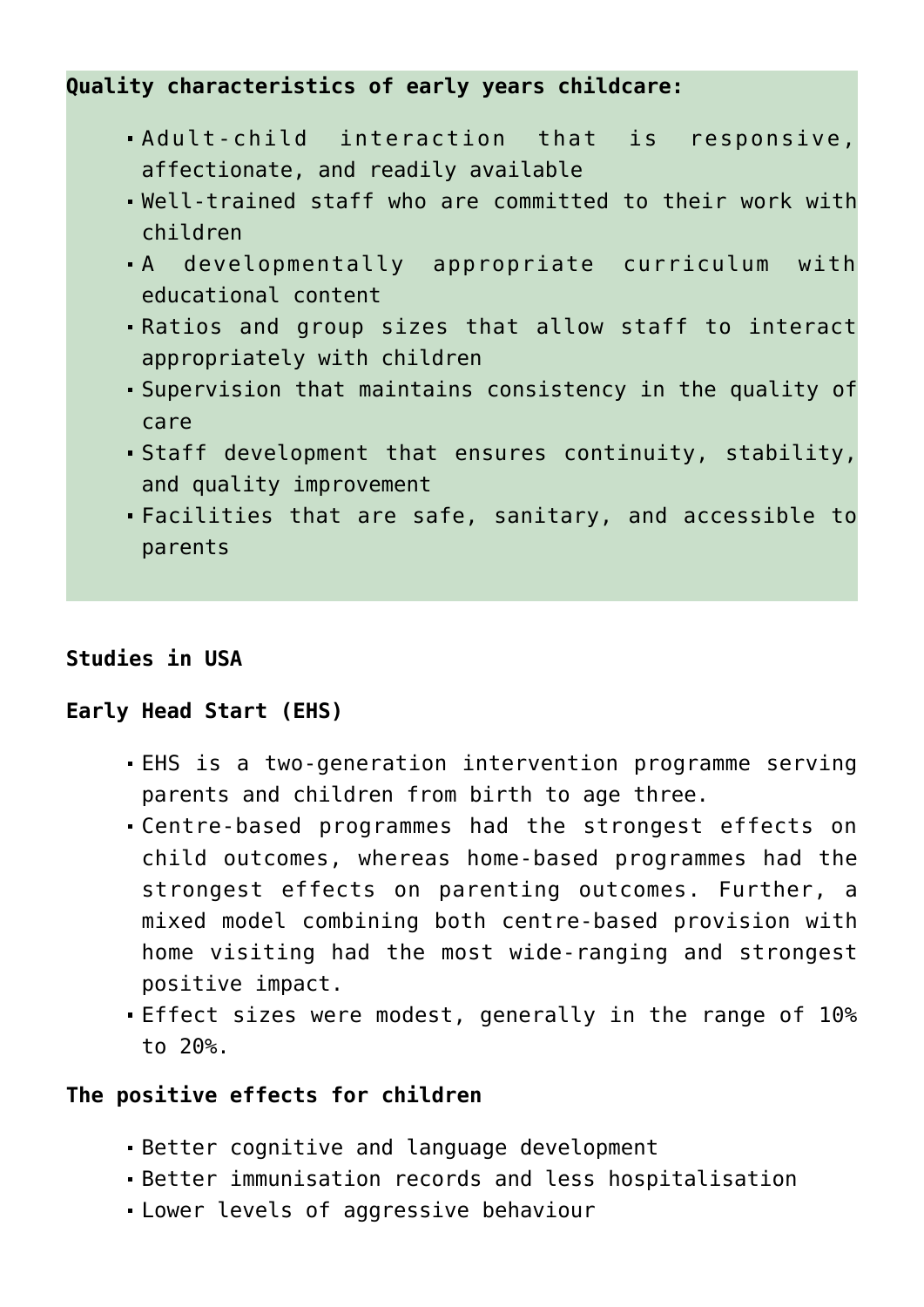- More sustained play
- Greater engagement and less negativity with parents

## **The positive effects for parents**

- Greater warmth and supportiveness toward children and less detachment
- More time playing with children
- More stimulating home environments
- More language learning and reading support for children
- Less corporal punishment and a wider range of discipline strategies
- A higher likeliness to be employed or in training
- Delayed subsequent child bearing compared to controls

# **Infant Health and Development Programme (IHDP)**

- IHDP was an intervention aimed at improving the health and development of premature, low birth weight (LBW) (<2.5 kg) infants through a combination of education and support for parents plus enriched educational day care and health services for children.
- For children in the range 2.0–2.5 kg, there were large and significant benefits from the enriched educational day care intervention.
- For very LBW (<2 kg) infants, the results were more equivocal.
- There were modest short- and long-term improvements for cognitive outcomes for the heavier LBW participants.
- For non-cognitive outcomes, both short- and long-term effects on heavier LBW children were reported.

# **Milwaukee project**

- The Milwaukee Project was an intervention programme designed to facilitate the intellectual development of very young disadvantaged children.
- The intervention technique employed an intensive educational programme for very young high-risk children,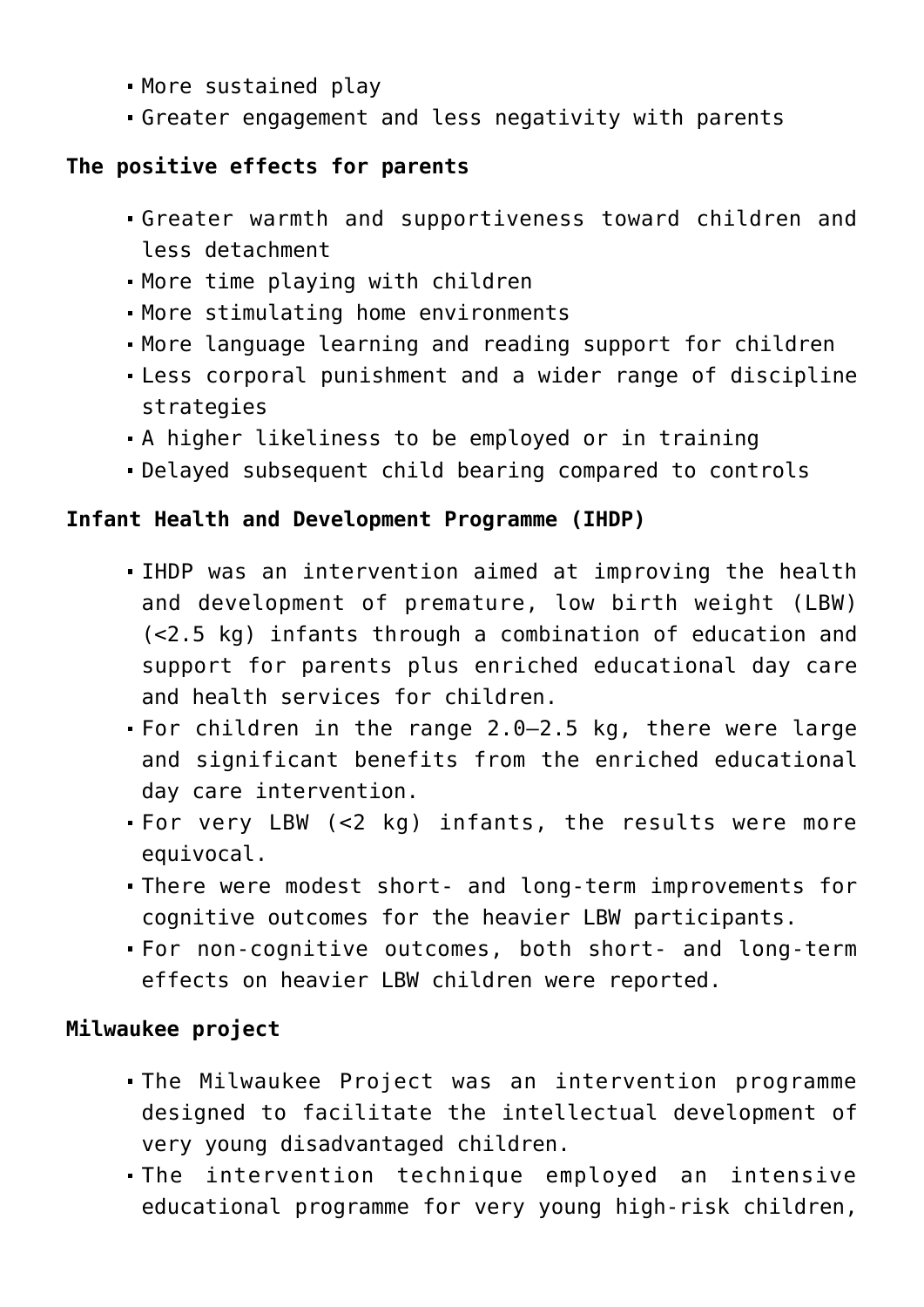starting before the age of six months.

- The very small-scale intervention included a full-time, child-oriented, centre-based programme from infancy to six years of age with increasing educational input as age increased. Vocational training, childcare, and household guidance was also provided for mothers.
- By the age of six years, all the children from the experimental group had higher IQs compared to children from the control group.
- After leaving the programme, IQs started to decline and the scholastic achievement scores of the experimental group were the same as those of the control group.

## **Abecedarian Project**

- The Abecedarian Project involved a poor African-American population in North Carolina.
- One group was placed in a programme involving centrebased care and home visits from the age of three months, which continued until the children entered school.
- The control group received family support, social services, low-cost (or free) pediatric care, and child nutritional supplements. However, there was additional childcare beyond that provided by the parents and local services.
- Overall, there is a consistent positive message on the long-term impact of Abecedarian on cognitive and educational outcomes.
- Long-term effects for non-cognitive outcomes were found, such as reduced depression and delinquency and better employment.

## **Project CARE**

In this project, the effects of a centre-based programme, home visits, and control conditions were compared, with interventions starting shortly after birth. The target group was low-income African-American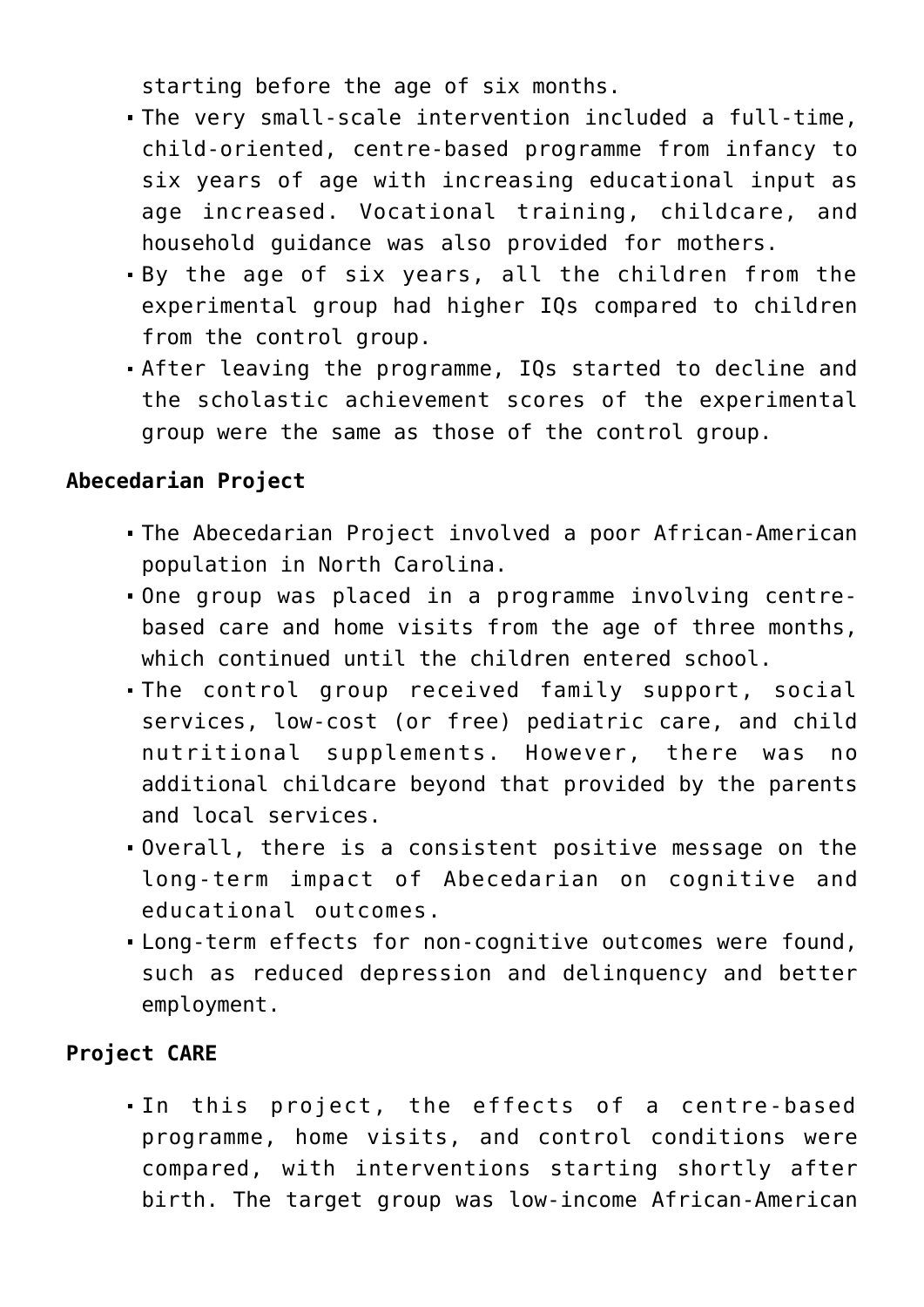families.

- The day care plus home visit intervention group scored significantly higher on developmental assessments compared to the control and home visit only groups.
- Children in treatment groups that included childcare were rated as more task-oriented in infancy and tended to exhibit higher and more stable cognitive scores. This started during late infancy and continued through to early childhood.

# **Perry Preschool Project (PPP)**

- This half-day, five days a week, centre-based programme started interventions at three years of age and was supplemented by weekly home visits lasting 90 min.
- African-American children with IQs <90 were randomly assigned to the intervention or control groups.
- The intervention involved a high-quality educationallyoriented curriculum with well-trained staff.
- The programme was demonstrated to have long-term effects.
- The intervention group exhibited higher levels of educational achievement.
- By the age of 27 years, the long-term benefits of the intervention included the following: reduced school drop-out, reduced drug use, reduced teenage pregnancies, enhanced employment, reduced welfare-dependence, and reduced crime.
- The long-term effect sizes were in the range 0.30–0.50 SD.

# **Early Training Project (ETP)**

- Three to four year-old children were randomly assigned to treatment (44) and control (21) groups.
- Children were selected if they lived in poor or deteriorating housing or public housing, had a low family income, and had parents with a lower than high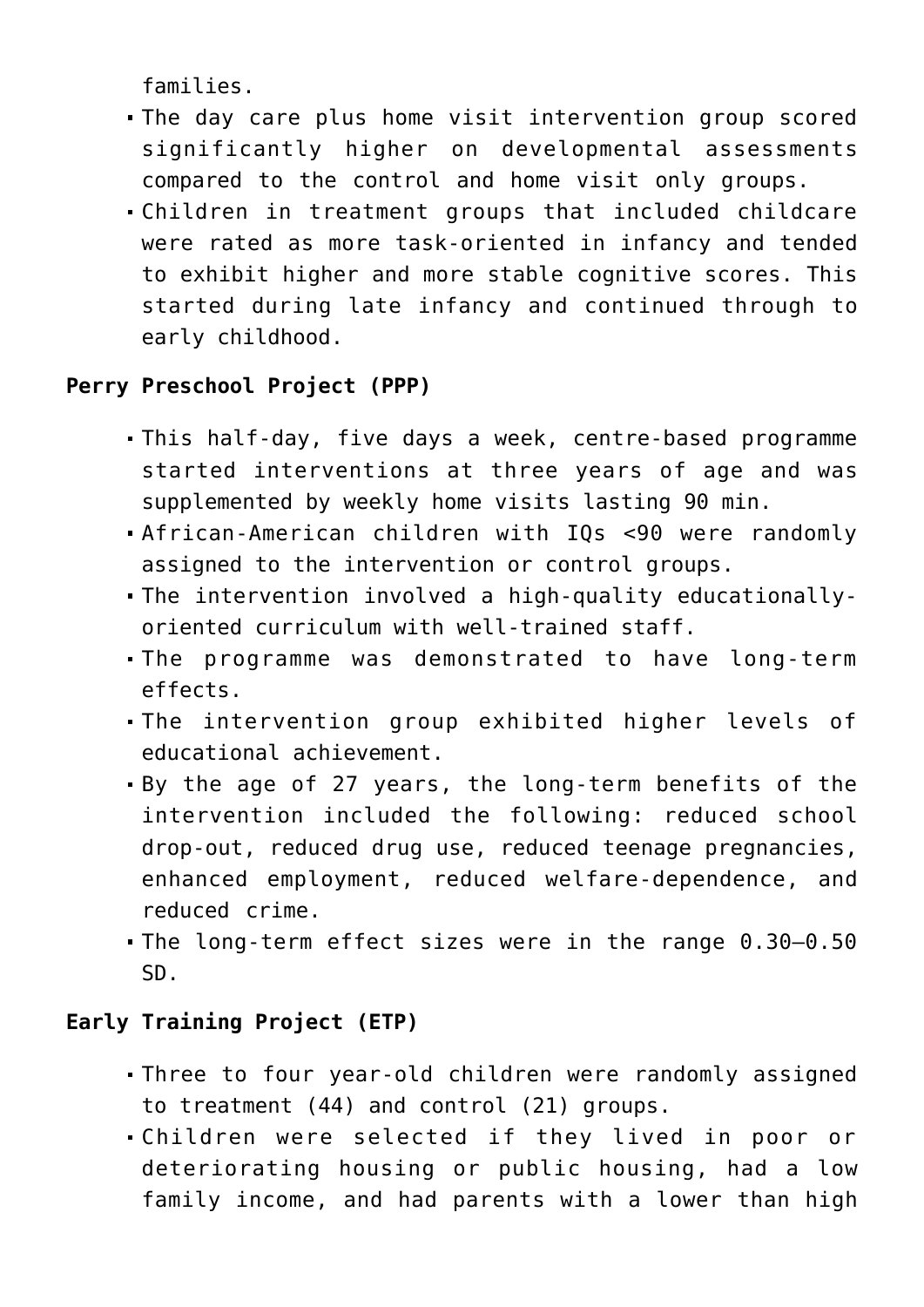school education who were in an unskilled or semiskilled occupation.

- The intervention consisted of a 10-week summer preschool programme for the 2–3 summers prior to the first grade, plus weekly home visits during the remainder of the year.
- There were positive modest effects, such as on high school completion.

#### **Head Start**

- Head Start is a broad-based federally funded (but locally administered) early intervention programme with the aim of improving outcomes for children in disadvantaged families.
- Typically, a Head Start programme would include centrebased early childcare and education from three years of age on at least a half-time basis.
- While Head Start had a substantial and immediate effect on participants, the long-term effects were less evident.

## **Child-Parent Centre (CPC)**

- CPCs provide centre-based educational support and family support to disadvantaged children and their parents. This includes education, family, and health services and half-day preschool and school-age services up to the age of nine years.
- Children participated in the preschool intervention for one or two years. They achieved a higher rate of high school completion, more years of completed education, and lower rates of juvenile arrest, violent arrests, and school dropout.
- Children with two years of preschool experience had higher cognitive readiness and higher achievements in reading and mathematics at the age of five years compared to those with only one year of preschool.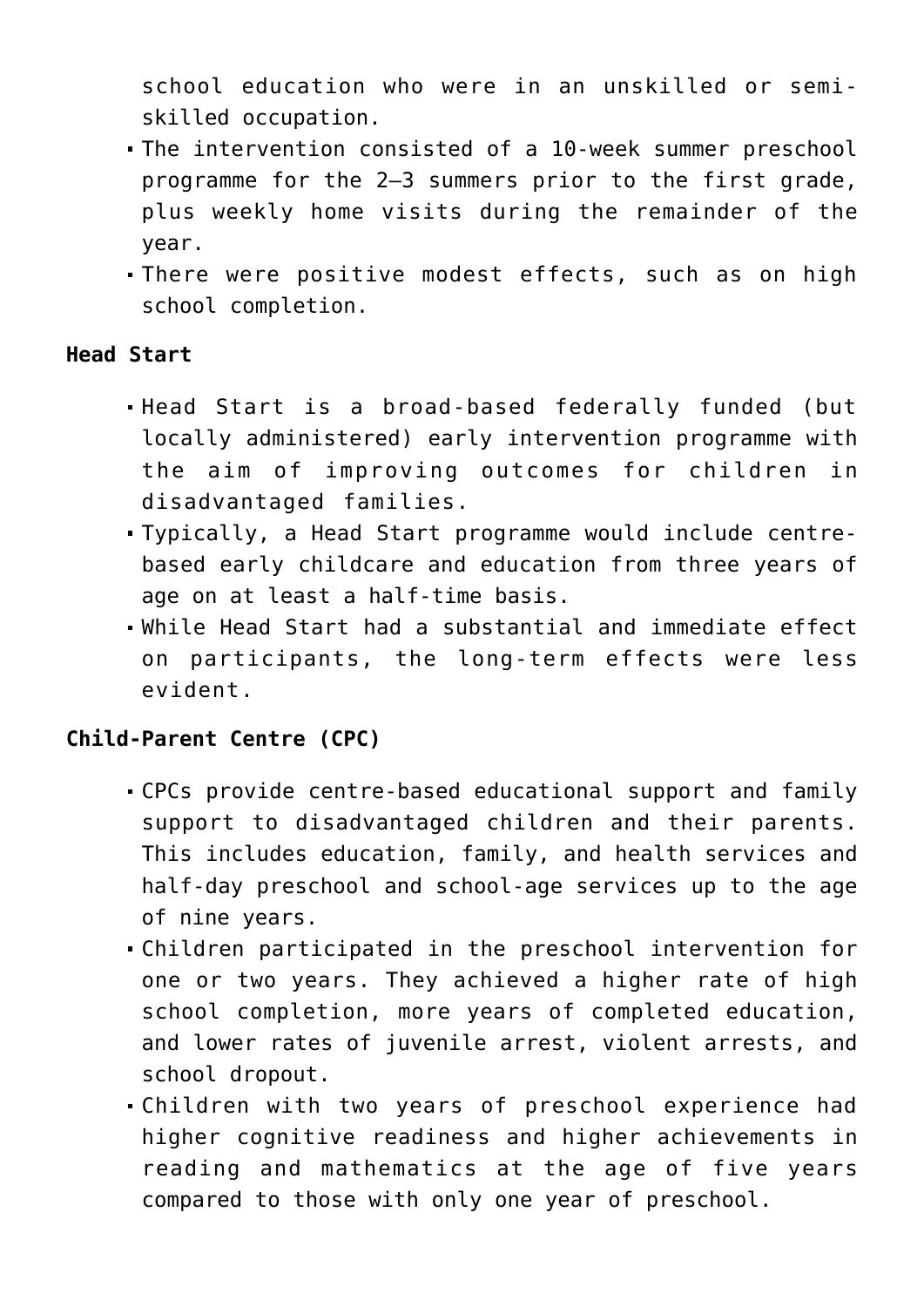The short-term effects included moderate to high effect sizes, while long-term effects (both cognitive and behavioural) were small to moderate.

#### **Great Start Readiness Programme**

- This is a state-funded preschool initiative.
- To qualify for the programme, a child must be four years of age and have at least 2 of 25 risk factors (such as living in a low-income or single parent family).
- Children receive a child developmental preschool programme that provides age-appropriate activities to promote their intellectual and social growth and school readiness.
- Children's families receive parenting support, guidance, and referrals to community services as required.
- Children who attended the programme were more advanced in six areas of child development compared to the control group: initiative, social relations, creative representation, music and movement, language and literacy, and logic and mathematics.
- In grade four, students who had attended the programme had a significantly higher percentage of satisfactory scores on academic performance.
- Students who participated in the programme demonstrated improved levels of on-time school graduation, lower retention in grade, higher performance in mathematics and in mathematics and language arts combined in highschool.

## **Texas Targeted Pre-Kindergarten Programme**

- The purpose of state-sponsored Pre-Kindergarten (pre-K) in Texas is to bolster the academic performance of atrisk children.
- The Texas programme ranks low in quality in terms of class size, staff to pupil ratios, and spending per capita.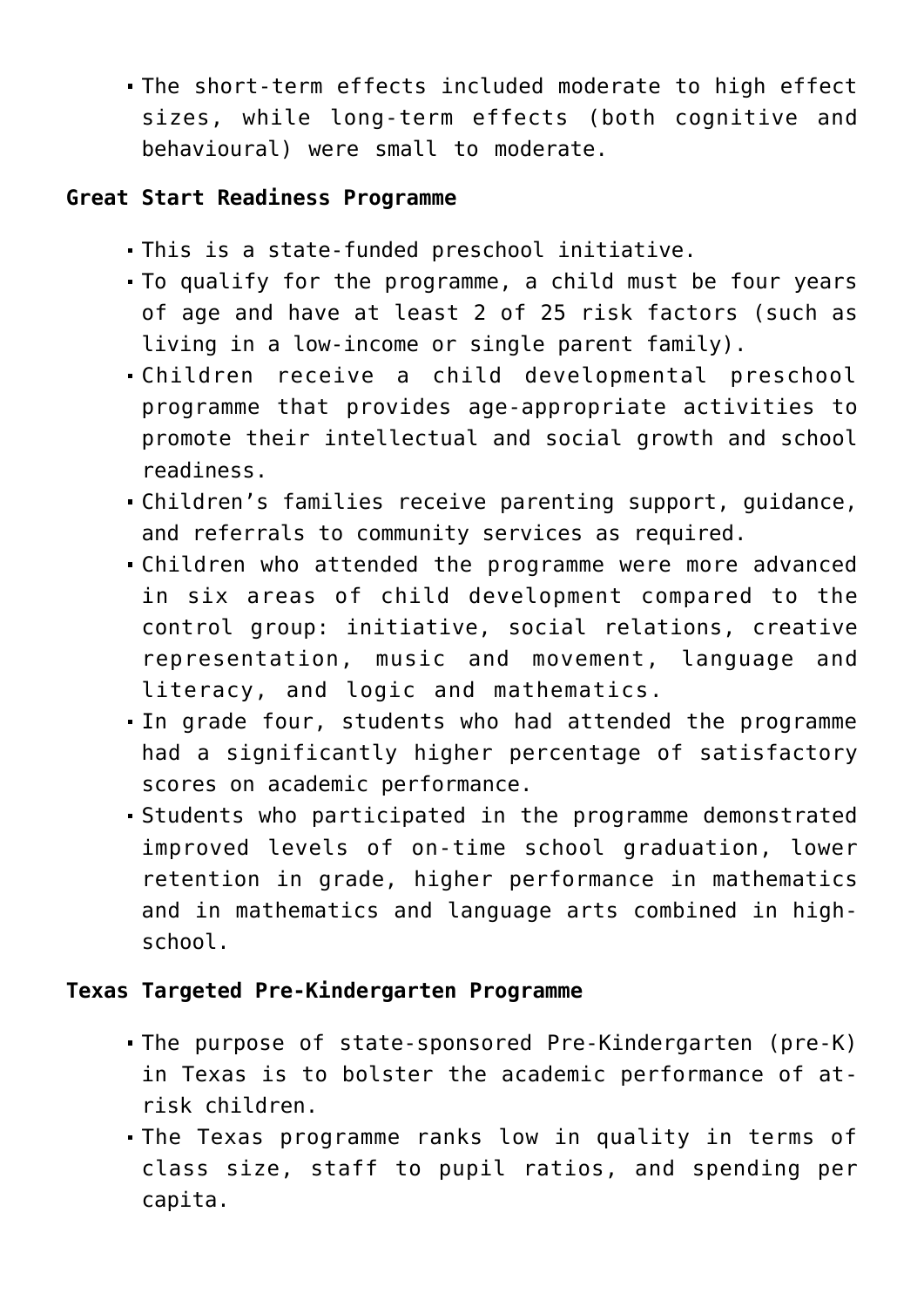- For the  $3^{rd}$  grade reading test there were statistically significant effects for public pre-K attendance.
- Attendance to public pre-K significantly reduced the probability of retention in grade.
- The likelihood of being assigned to special education in the third grade was lower for pre-K children.

#### **Syracuse Family Development Research Programme**

- This was a comprehensive childcare, education, health and family support programme from pregnancy to the start of school designed to improve child and family functioning through home visitations, parental training, and individualised day care.
- The programme targeted young, African-American, singleparent, low-income families.
- Child Development Trainers visited each family weekly where they focused on increasing family interaction, cohesiveness, and nurturing.
- In the Children's Centre (for day care), infants were assigned to a caregiver for attention, cognitive and social games, sensorimotor activities, and language stimulation.
- Compared with a control group, the intervention produced better educational attainment and school attendance for girls, but not for boys.
- In adolescence, there were improvements in social adjustment and reduced criminality of the intervention group.

#### **European studies**

**UK**

The Hackney Day Care Study proposed to assess the effects of providing day care to children aged six months to three-and-a-half years from socially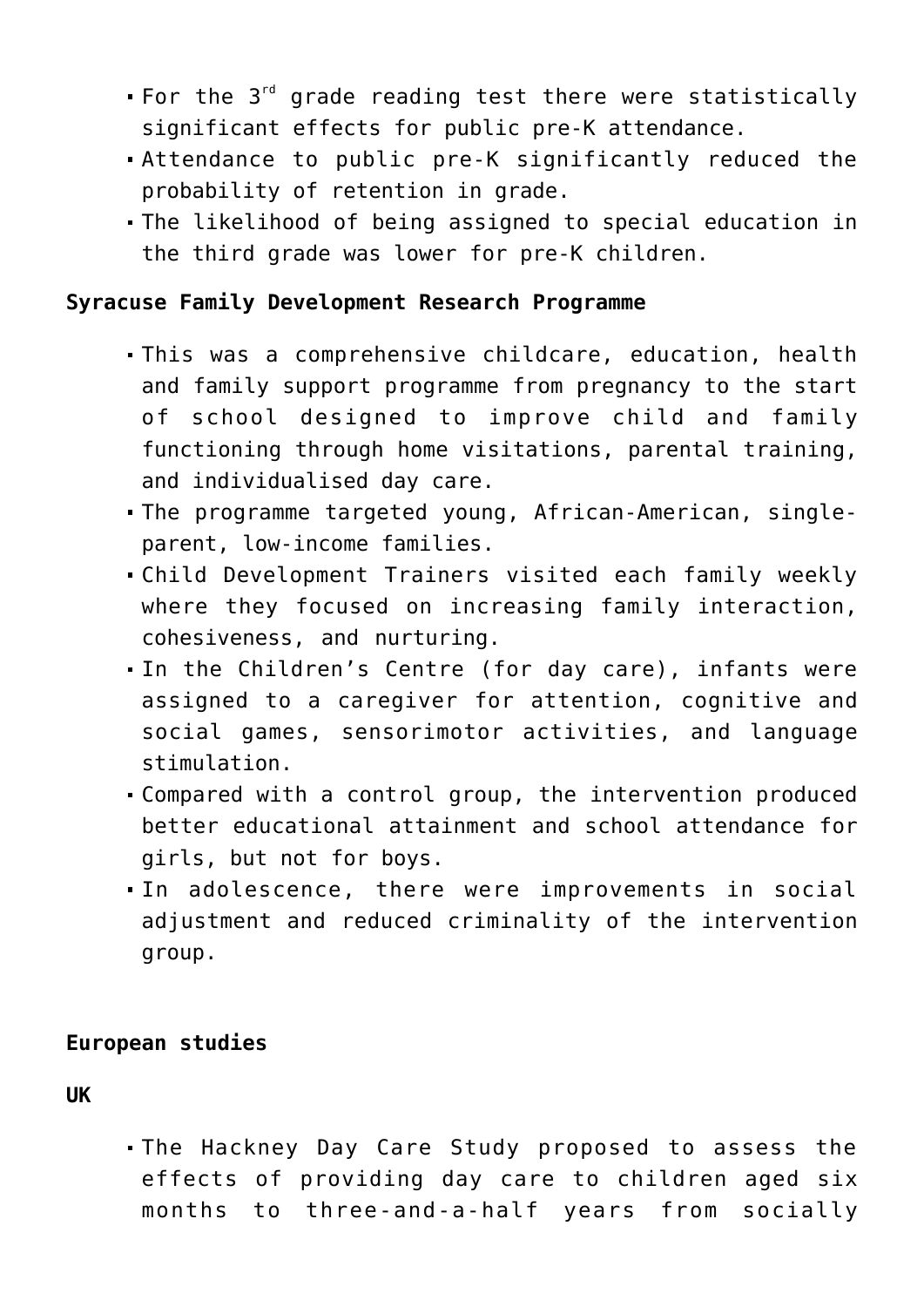disadvantaged families.

- While there was an increase in the likelihood of mothers in the intervention group being in paid employment, there was no increase in family income.
- Children in the intervention group were more likely to be infected with 'glue ear' (otitis media with effusion)
- No child development effects or positive cost benefits were found.

## **Denmark**

- The Action Competencies in Social Pedagogical Work with Socially Endangered Child and Youth (ASP-program) aims to improve the wellbeing and cognitive functioning of all children.
- The intervention appears to have had a positive and growing effect on emotional symptoms, conduct problems, and hyperactivity inattention. However, there was no effect on peer relationships and pro-social behaviour.

#### **Germany**

- The Socio-economic Panel (SOEP) is a longitudinal survey of private households in a wide-ranging representative study with annual follow-ups.
- Children from advantaged families derived lower returns to childcare attendance than children from a less advantaged family backgrounds.
- Children who would benefit the most—younger children and children from disadvantaged backgrounds—are least likely to be sent to childcare.
- Children who are the least likely to enter childcare gained more from attending childcare in terms of social, language, daily, and motor skills than children who face lower unobserved entry barriers.

# **Netherlands**

Several early education and care programmes were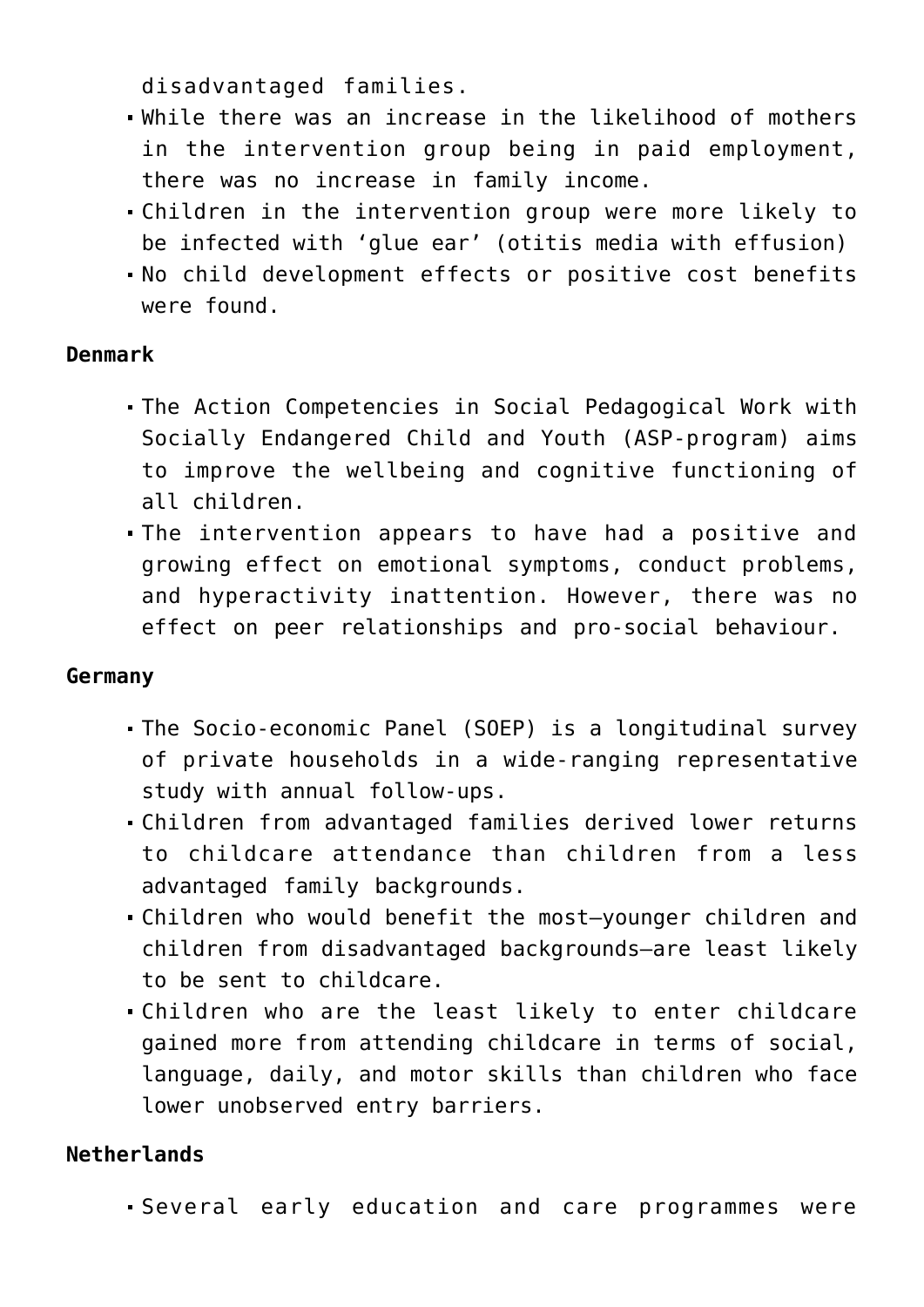researched in the Dutch Cohort Study of Primary Education (PRIMA).

- The common aim of these programmes was to stimulate socio-emotional and cognitive development.
- Their curriculum is predominantly developmental. Most preschools work with mixed-age groups and most time is spent in free-play activities and work lessons with small groups of children.
- Whole group activities are regularly provided as starter, break, or closing activities during the day and include book reading, play, talking, and singing.
- In the second year of preschool, existing activities are complemented by literacy and mathematics activities (such as exploring letters and words, counting, and measuring)
- Using retrospective analysis, no statistically significant effects of targeted preschool education were found on language and cognitive outcomes and school achievement.
- Using a cohort-sequential augmented latent growth analysis, a study showed positive effects of teacherinitiated language, literacy, and mathematics activities on children's growth in these skills over time.

#### **France**

- The French kindergarten (ecole maternelle) is available to all children aged from three to six years and has an explicit educational mission, although this does not necessarily focus on the promotion of pre-academic skills.
- A study reported a stronger effect of an earlier start in ecole maternelle (age two compared to age three) on early school skills and grade retention in primary school, especially for children of low-income and immigrant ethnic minority families.

#### **Summary of evidence for disadvantaged children**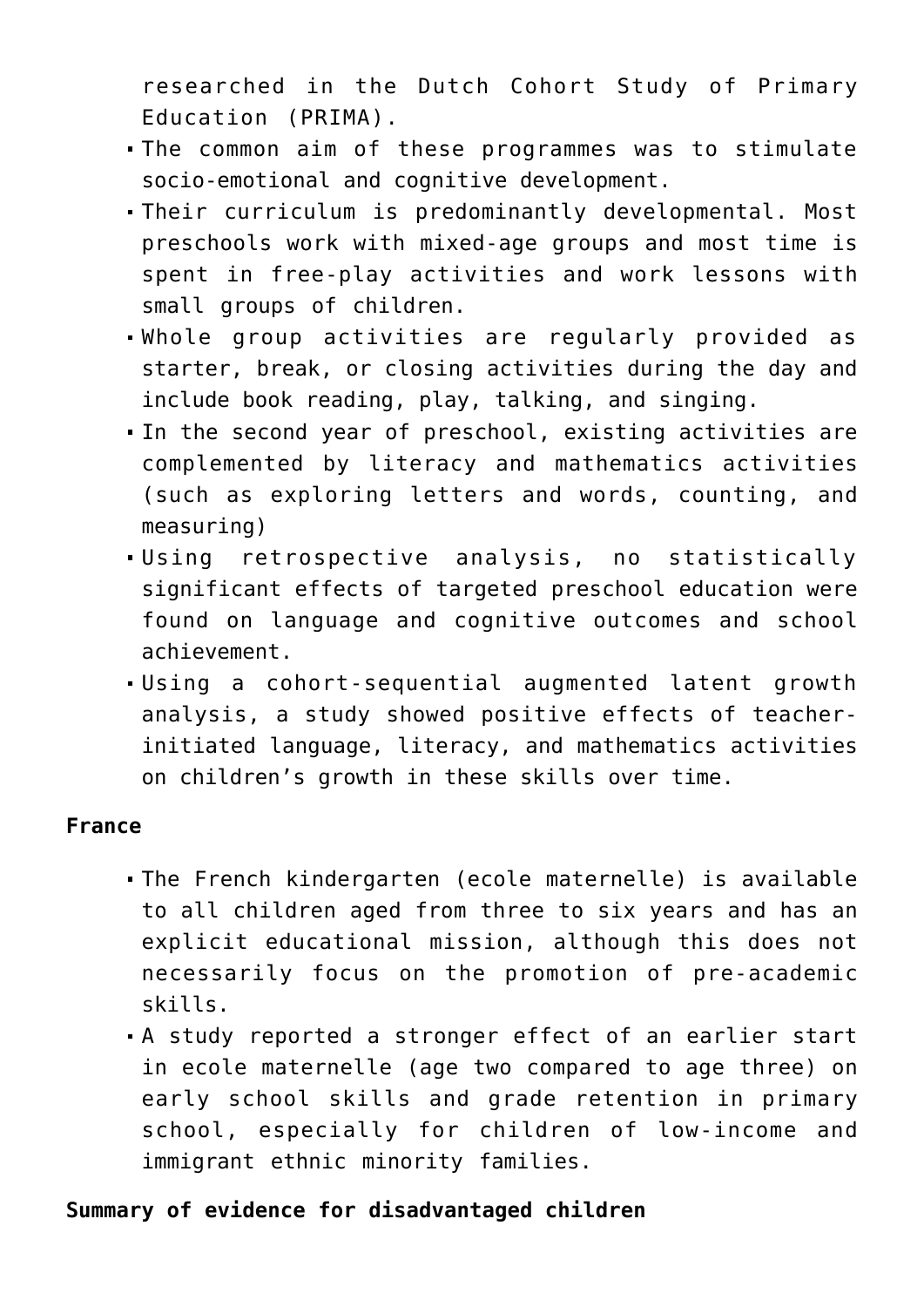- The evidence on childcare in the first three years for disadvantaged children indicates that high-quality ECEC can benefit cognitive, language, and social development.
- With regard to provision for three years onwards, disadvantaged children benefit particularly from highquality preschool provision.
- Children benefit more in socially mixed groups.

# **ECEC for children up to three years of age in the general population**

**Socio-emotional development**

- Two meta-analyses conducted in the 1980s summarised many US studies and concluded that non-maternal care in the first years of life could increase the likelihood of insecure attachment with the mother.
- Daycare may compromise attachment security, but only in instances of poor quality infant care either at home and/or in daycare.
- A study found that children who started childcare aged 6–12 months and 18–23 months were more prone to frustration and had difficulty reuniting with their mothers. In contrast, children who started when aged 12–17 months displayed lower levels of relational distress.
- Infants and toddlers who are securely attached to their primary caregivers may find experiencing and settling into day care less stressful. Importantly, attachment security to the parent was related to the time spent by children adapting to daycare—if more time was spent, attachment remained or became secure.
- Caregivers showing high levels of sensitive responsiveness were more likely to have children securely attached to them.
- Quantity of group care, particularly where there is an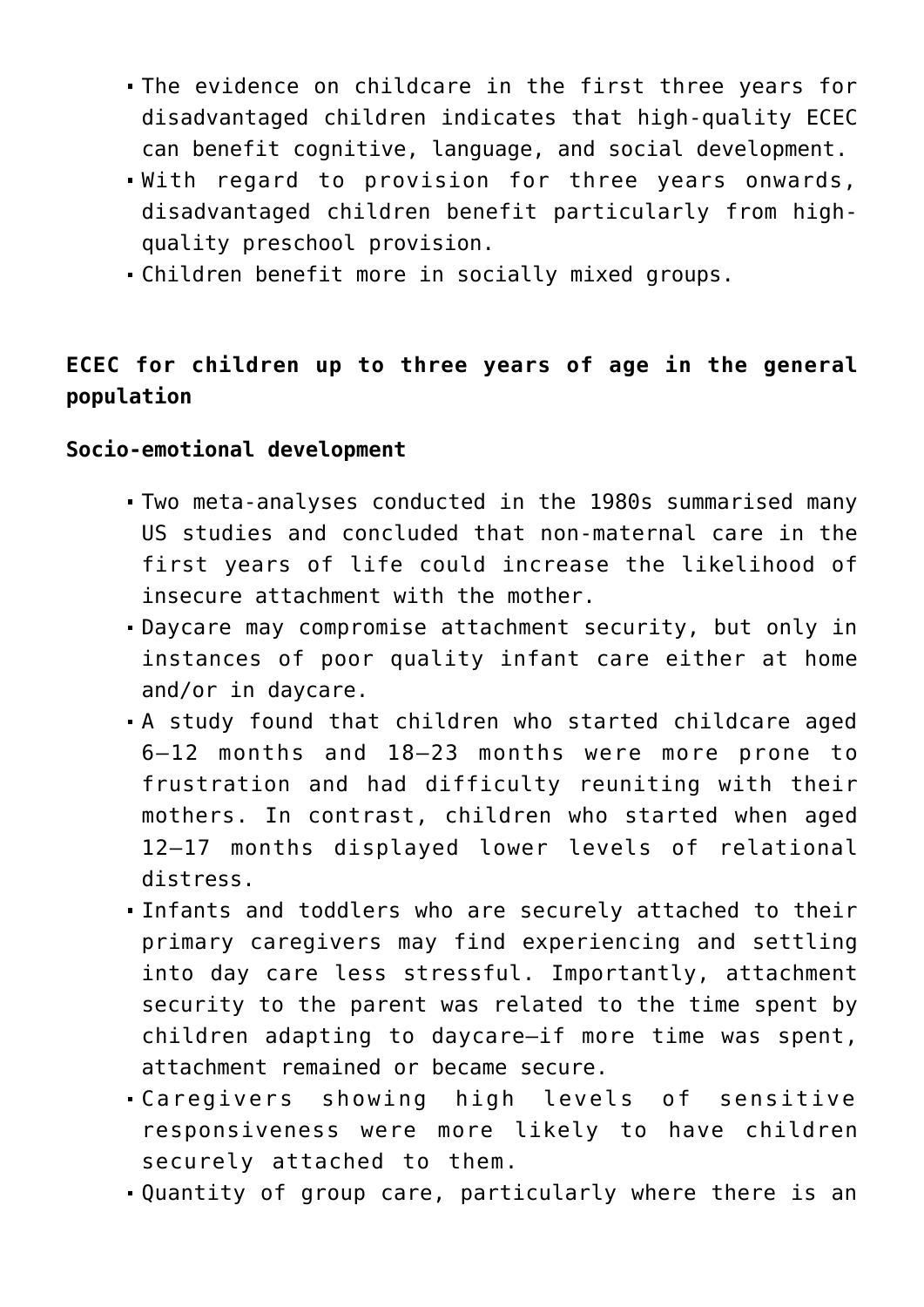early age of entry and high hourly amounts, have been associated with somewhat elevated levels of externalising behaviour problems.

- High-quality childcare can partially compensate for the negative behavioural effects of high quantity childcare, and the effects on externalising behaviour seem to disappear during elementary school.
- Some studies have reported mixed findings related to externalising behaviours.

#### **Cognitive, language, and educational development**

- Overall, the studies in this review suggest positive effects of ECEC attendance under the age of three years with regard to children's cognitive and language development and academic achievement.
- The positive effect of ECEC seems particularly true for attendance in centre-based care and for children starting to attend ECEC settings between the ages of two to three years.
- In the Brookline Early Education Project (BEEP), children receiving intervention scored higher and demonstrated fewer difficulties in social development and learning skills compared to children from the same classrooms and similar family backgrounds in the control group (without intervention). This was true for children in both kindergarten and third grade. As young adults, the intervention group reported higher incomes, less depression, better employment, better health, and less risk-taking behaviour compared to the control group.
- In some other studies, longitudinal benefits were not identified.

# **ECEC for children aged over three years in the general population**

**Socio-emotional development**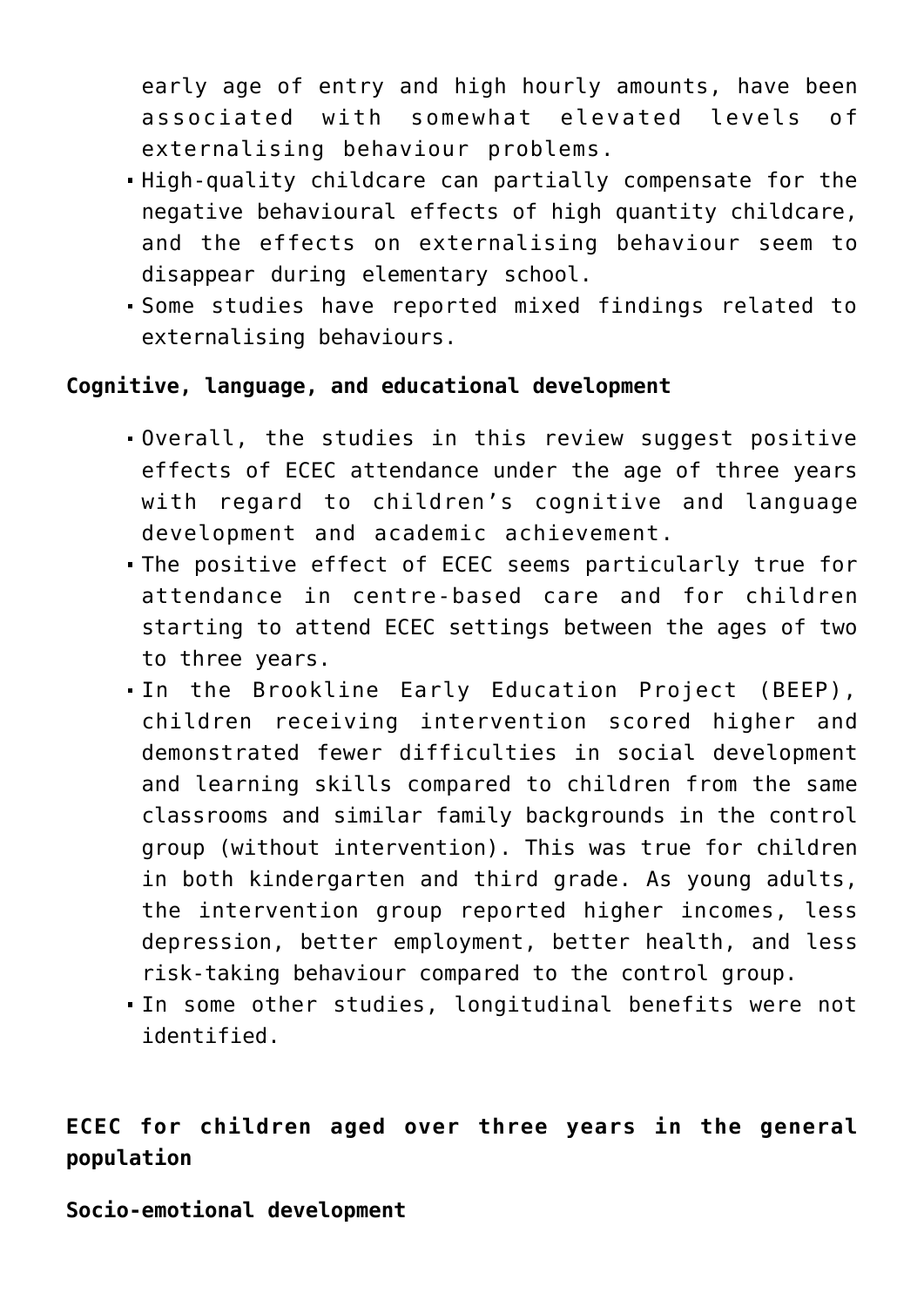The effect of ECEC on socio-emotional development has been small.

#### **Cognitive, language, and educational development**

- Findings on the relationships between attendance or amount of ECEC and children's cognitive, language, and academic outcomes are more conclusive for over-threes in ECEC.
- ECEC participation boosts cognitive development, school readiness skills, and school achievement.
- Findings overall suggest that investing in universally available good quality ECEC can bring benefits to governments, children, families, and communities.

#### **Summary**

- Home-based care for under-threes may have some benefits for their language development.
- There is some support for the argument that younger children may develop optimally within smaller and more intimate non-parental care settings, where there are fewer peers and greater adult-child ratios than centrebased programmes.
- Centre-based care during the later toddler and preschool years (after aged two or three years) may be more beneficial for children's academic skills development than centre-based care for the youngest children.
- Preschool-aged children, with their growing language, communication, and social skills, and better emotion regulation may benefit from the enhanced variation and stimulation offered in centre-based care and from more opportunities to engage with peer groups.
- Generally, research on the effects of early childcare quality has indicated that high process quality childcare (such as child-teacher relationships and interactions) is prospectively related to more social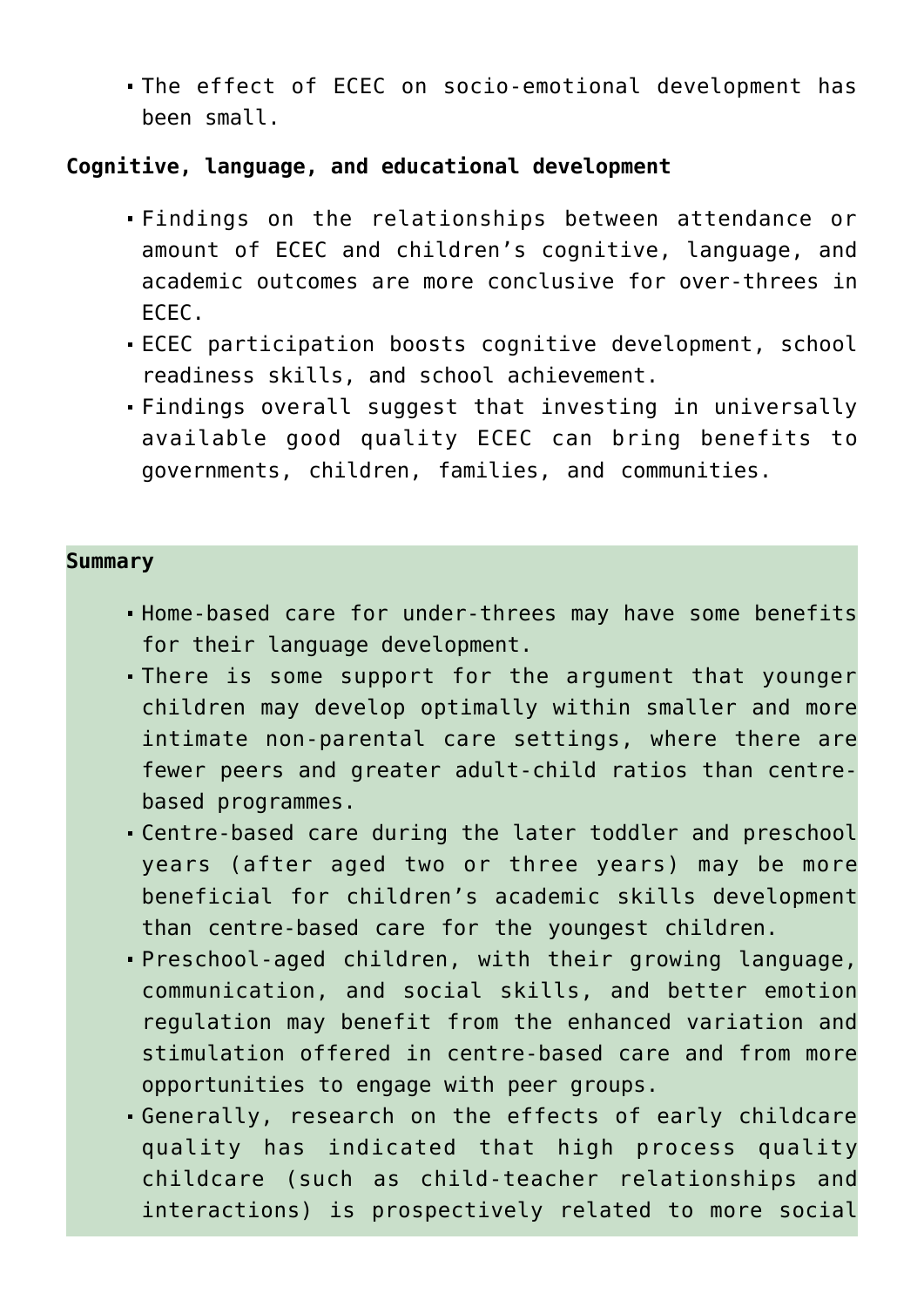competence and less behavioural problems in children, with some effects lasting into adolescence.

- In good to excellent childcare, children score higher than peers in mediocre or poor childcare for cognitive and language development.
- Two broad dimensions of programme quality have been identified consistently to describe the most critical facilitators of children's development and learning: a) process quality, which includes the quality of the curriculum and pedagogical practices, and supporting positive relationships and children's emotional development; and b) the quality of structural aspects of childcare (such as adult-child ratios, caregiver qualifications, group size, and characteristics of the physical space).
- Using familiar songs, rhymes, and rhythms with movements can foster children's early language skills. Further, storytelling using familiar story-books and repeating the same story-book offers infants a sense of security and familiarity while promoting vocabulary development.
- The teacher role is to create conditions for optimal, self-propelled development and to introduce children to cultural domains such as academic language, literacy, numeracy, mathematics, and science.
- The way any changes are carried out should respect developmental and motivational principles, allowing children to take initiatives and partly to determine their own routes through the curriculum. Using construction and symbolic pretend play and collaborative work in small groups can be used as the main vehicles to stimulate development.
- The optimum recommended child-adult ratios for children under two years of age in ECEC settings is relatively consistently stated as 1:3. For those aged two to three years, recommendations on ratios are 1:4 or 1:5, while they are between 1:10 and 1:17 for three to five yearolds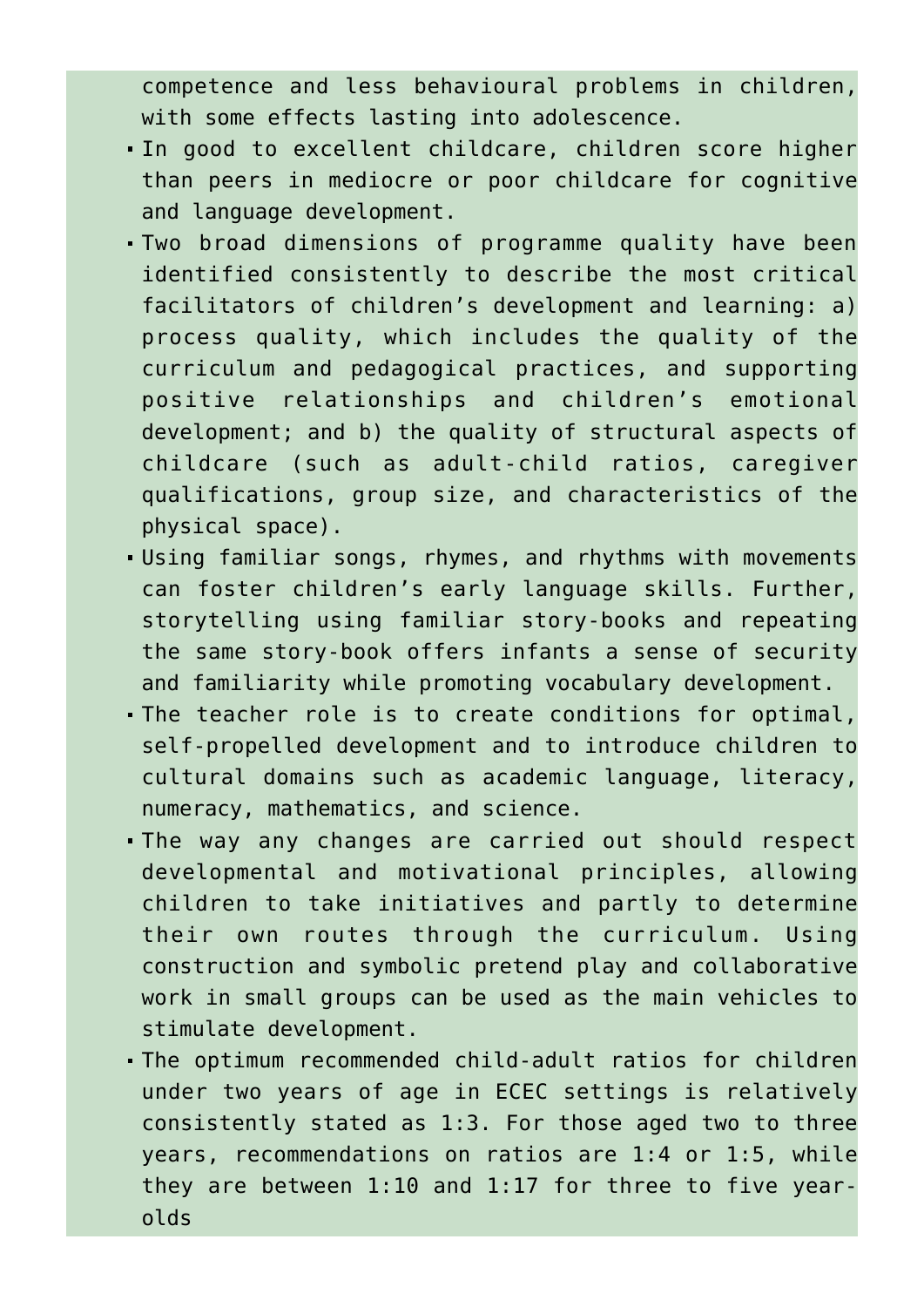- Ideal group sizes for children aged under two years in ECEC settings are recommended to be six to eight. Further, the recommendation is 10 to 12 for those aged two to three years, 14 to 18 for those aged three years, and 20 to 24 for those aged four to five years.
- Training programmes for work with infants and toddlers should include content that is relevant to the age group and reflect what is known about infant learning and development.
- The content of undergraduate programmes of early childhood teacher education should include foci on critical reflection, self-evaluation, and awareness of diversity.



## **Implications**

- While the research on preschool education (over three years) is fairly consistent, research evidence on the effects of childcare (zero to three years) upon development has been equivocal, with some studies finding negative effects, some no effects, and some positive effects.
- Discrepant results may relate to the age of starting and possibly to differences in the quality of childcare received by children.
- Research indicates that high-quality ECEC can produce benefits for cognitive, language, and social development for disadvantaged children.
- Research indicates that the following quality characteristics of Early Years provision are important